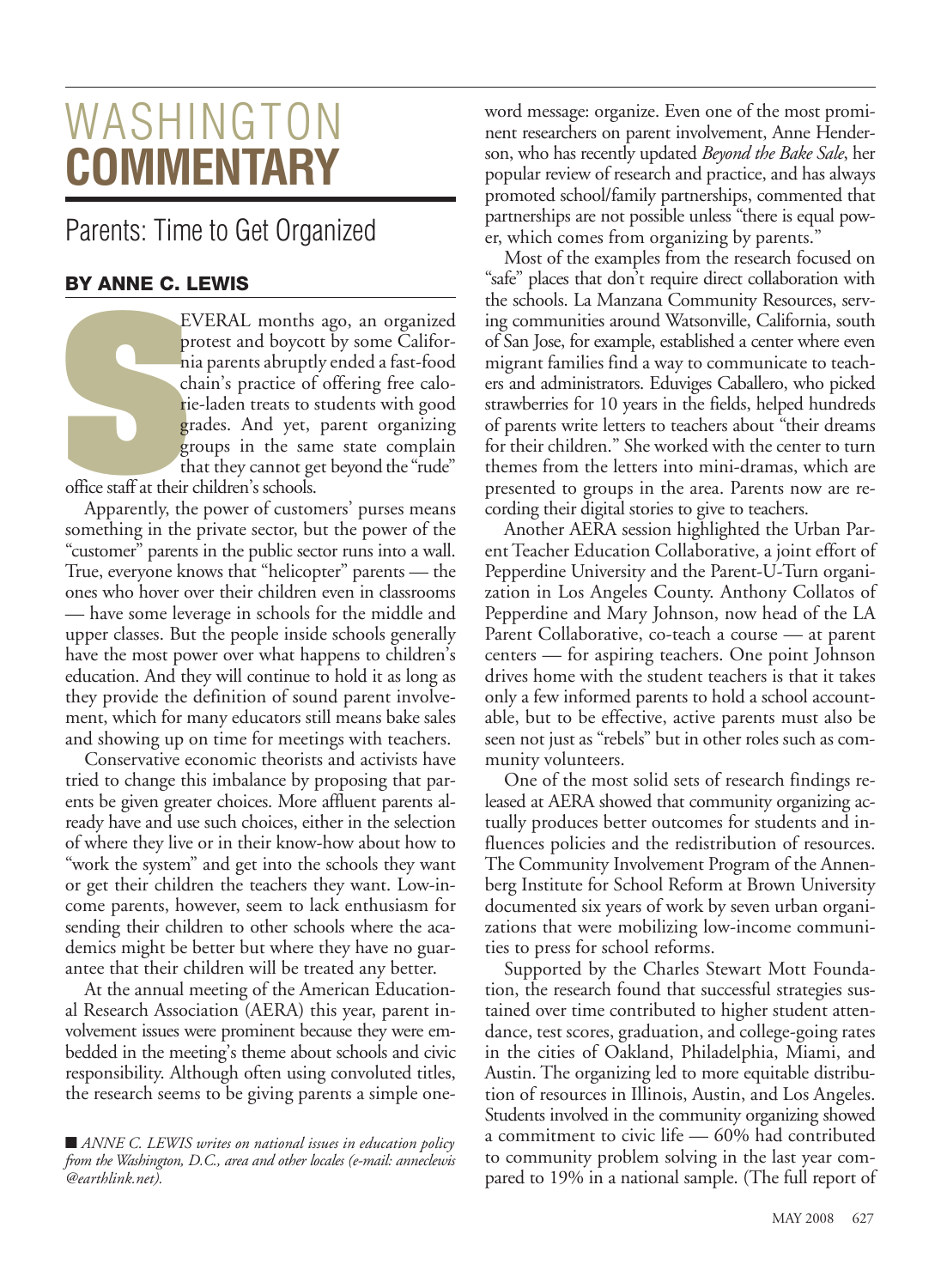## WASHINGTON **COMMENTARY**

the Annenberg effort, *Organized Communities: Stronger Schools*, will be released this summer.)

Engaging the public in improving and supporting schools is a different area of research from engaging parents but should be just as "deliberative," if not more so, according to another AERA panel. Reporting on research in California, Connecticut, Alabama, and South Carolina, the researchers said that a community vision for schools was a "hallucination" unless there was also action and that permanent structures providing expertise and time needed to be put in place.

The fact that we need to deliberately construct ways for parents and communities to exercise equal power in the education of children seems unfortunate, because everyone knows that children thrive best when they are surrounded by competent, caring adults — educators as well as parents. However, the issue will be with us for a long time, I predict, because it is going to take a long time to build the trust that is needed.

Power will be equalized when those inside schools have the capacity and the will to educate every child to his or her fullest and when parents or their surrogates care deeply enough about the advantages of education to give it first-order importance in their lives. In the stressed and complex world of families today, however, parents cannot provide their side of the power bargain unless they do it together and in communities that are doing their part to be healthy, positive environments for children.

Meanwhile, we have much to learn about the community side of the bargain — and how much it can contribute. In a somewhat ironic twist, La Manzana Community Resources, which grew out of a cannery strike by low-income workers more than 20 years ago, is providing a "safe" place for some teachers who have become frustrated with the limits on their professional abilities. They are using the center for professional development on such issues as bilingual teaching and are going to put their stories into digital form and show them around the community. **K**